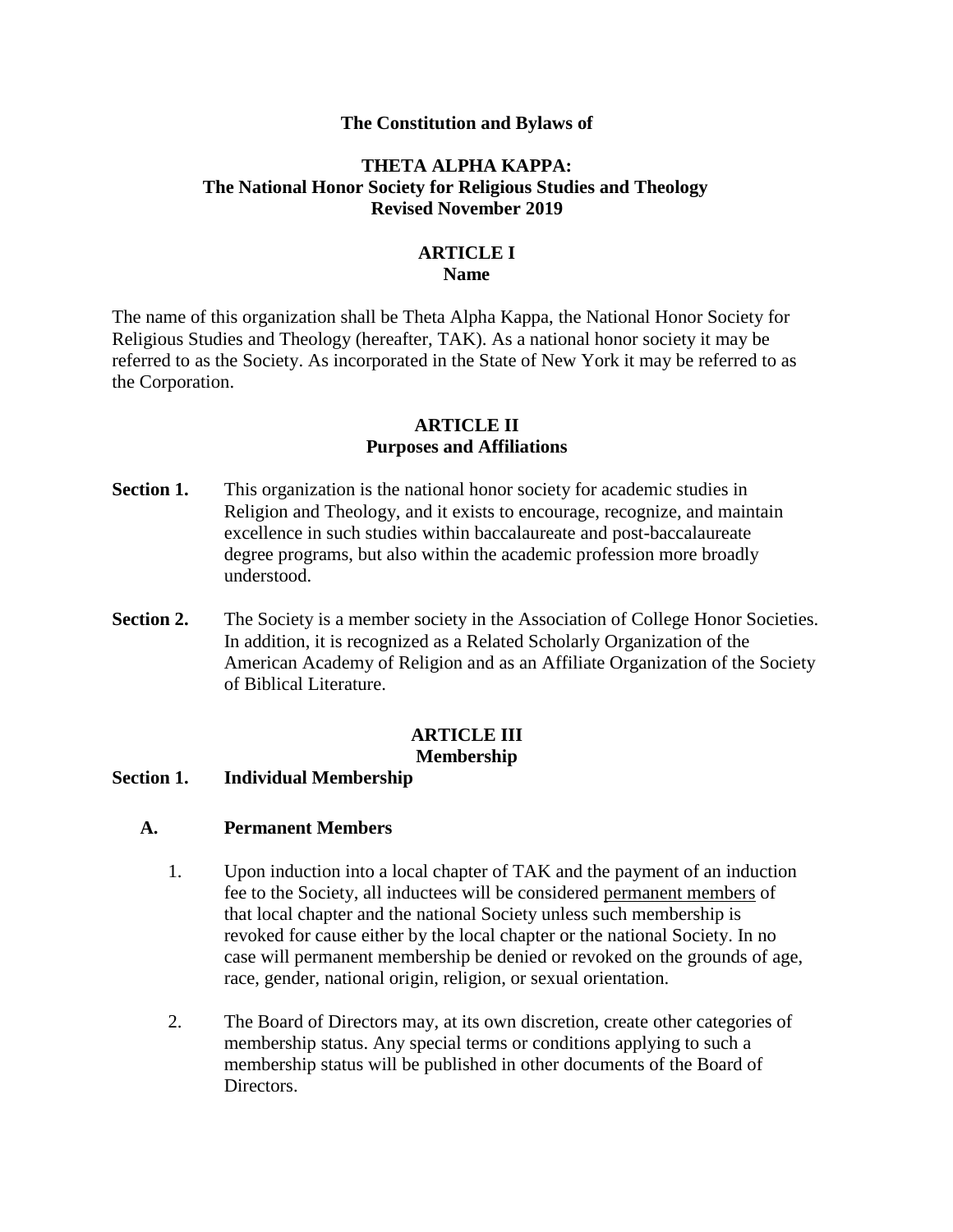# **B. Types of Individual Membership**

# 1. Student Membership

- a. Undergraduate students matriculated in qualified institutions as described in III.2A below are eligible for induction if they have 1) completed at least three semesters (or five quarters) at an institution having a local TAK chapter in good standing, 2) completed a minimum of twelve semester credits or eighteen quarter credits in courses representing religious studies or theology, 3) attained a grade point average of at least 3.5 (on a 4-point scale) in such courses, 4) attained at least a 3.0 grade point average in their total academic program to date, and 5) been ranked in at least the upper 35% of their class in general scholarship at the time of induction or met equivalent standards at the discretion of the chapter representative.
- b. Graduate or post-baccalaureate degree students matriculated in similarly qualified institutions, and in degree programs in religious studies or theology, are eligible for induction if they have 1) completed at least one half of the residency requirements for their current degree program at an institution with a local chapter of TAK, and 2) attained at least a 3.5 grade point average in this course work.
- c. The criteria for induction listed above are minimum criteria; chapters may, at their own discretion, establish more stringent or additional eligibility requirements. Criteria for student membership from institutions whose grading systems cannot be accommodated to the above standards shall be established by the Board on a case-by-case basis.
- d. Given that all inductees are permanent members, their membership continues on after graduation.
- 2. Honorary Members
	- a. Individuals holding faculty rank at an institution with a local chapter, and in the discipline of religious studies or theology, are eligible for induction if they have completed at least one semester (or two quarters) in that appointment.
	- b. Other individuals who have clearly established a record of achievement and shown consistent support and encouragement of these academic disciplines and the students within them shall, at the discretion of the local chapter, be eligible for induction. Current students are not eligible for honorary membership.
- 3. Members of Distinction

The Board of Directors may, at its own discretion, create a distinguished membership (or "lifetime" membership) for those already inducted but having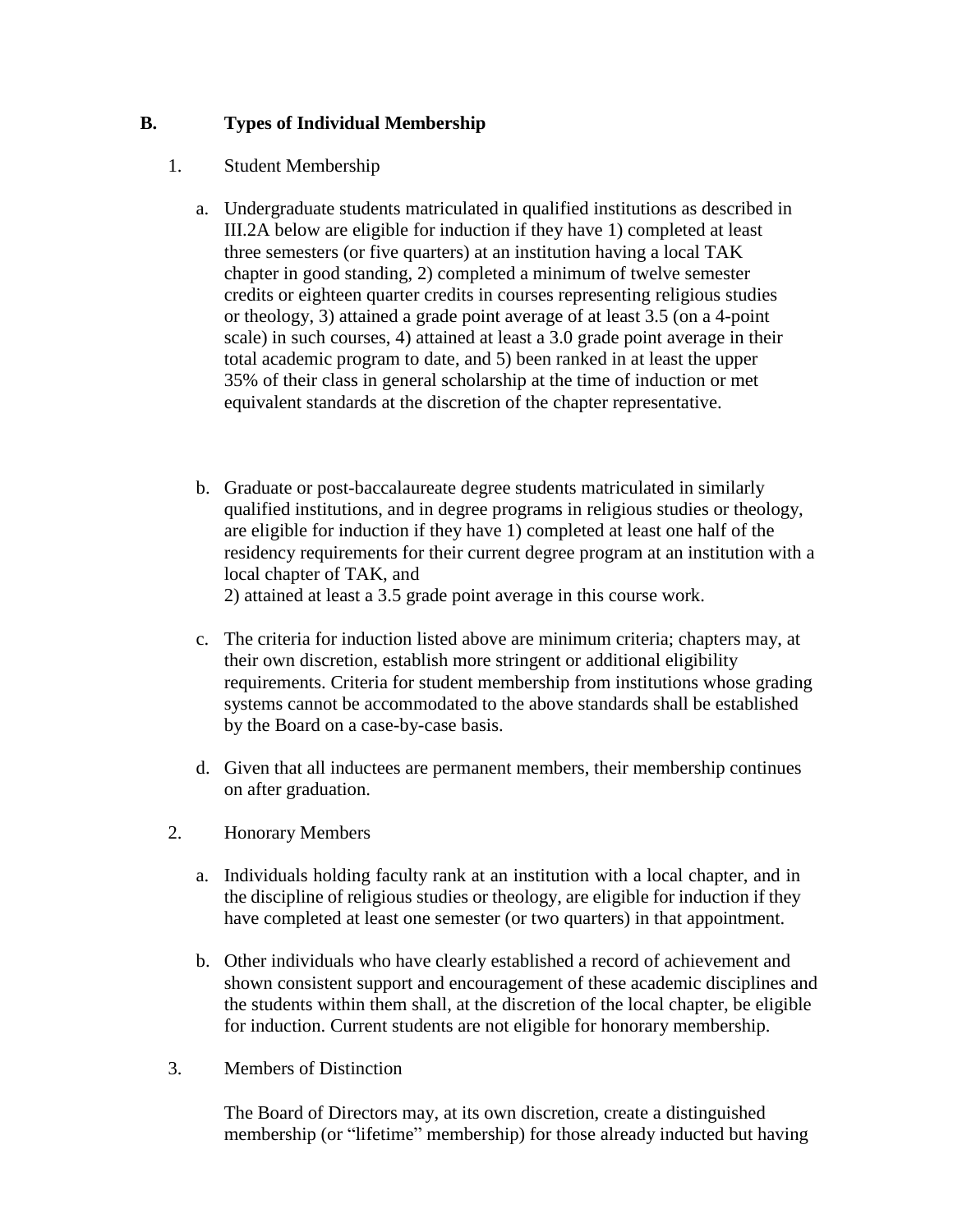met additional criteria established by the Board.

## Section 2. Chapter Membership

## **A. New Chapters**

Local chapters may be established at academic institutions of higher learning that

1) grant the baccalaureate or higher degree, 2) are accredited by the appropriate regional accrediting agencies and have passed two cycles of accreditation, and 3) offer sufficient academic course work in religious studies or theology that students may meet minimum requirements for eligibility for induction.

- 1. Application procedures for chapter membership in the Society, together with any additional uniform criteria to be met (if any), are to be determined by the Society's Board of Directors and made available to potential chapter organizers or applicants.
- 2. The Board of Directors has established within its own policies and procedures the decision-making processes for responding to new chapter applications, and will communicate its decision in a timely manner.
- 3. The Board of Directors reserves the right to name local chapters with the appropriate Greek letters, and to hold them accountable to the rules and regulations of TAK.

# **B. Active Chapters (Chapters in Good Standing)**

- 1. Once chartered by the Society, chapters remain active and in good standing 1) by the payment of annual chapter dues through a procedure and in an amount to be determined by the Board of Directors of the Society, 2) by compliance with these Bylaws and 3) by meeting any other uniform criteria as determined by the Board of Directors. Only active chapters in good standing will be able to induct members into TAK and participate fully in the Society's elections or other activities.
- 2. The Board of Directors is responsible for establishing procedures for responding to chapters that fail to meet the criteria for remaining active.

# **C. Other Chapters**

This constitution allows for the possibility of forming other kinds of chapters (for example, Alumni Chapters or International Chapters), or other kinds of relationships among local chapters (for example, regional chapter groupings). Formal recognition of such chapters or regional groupings requires approval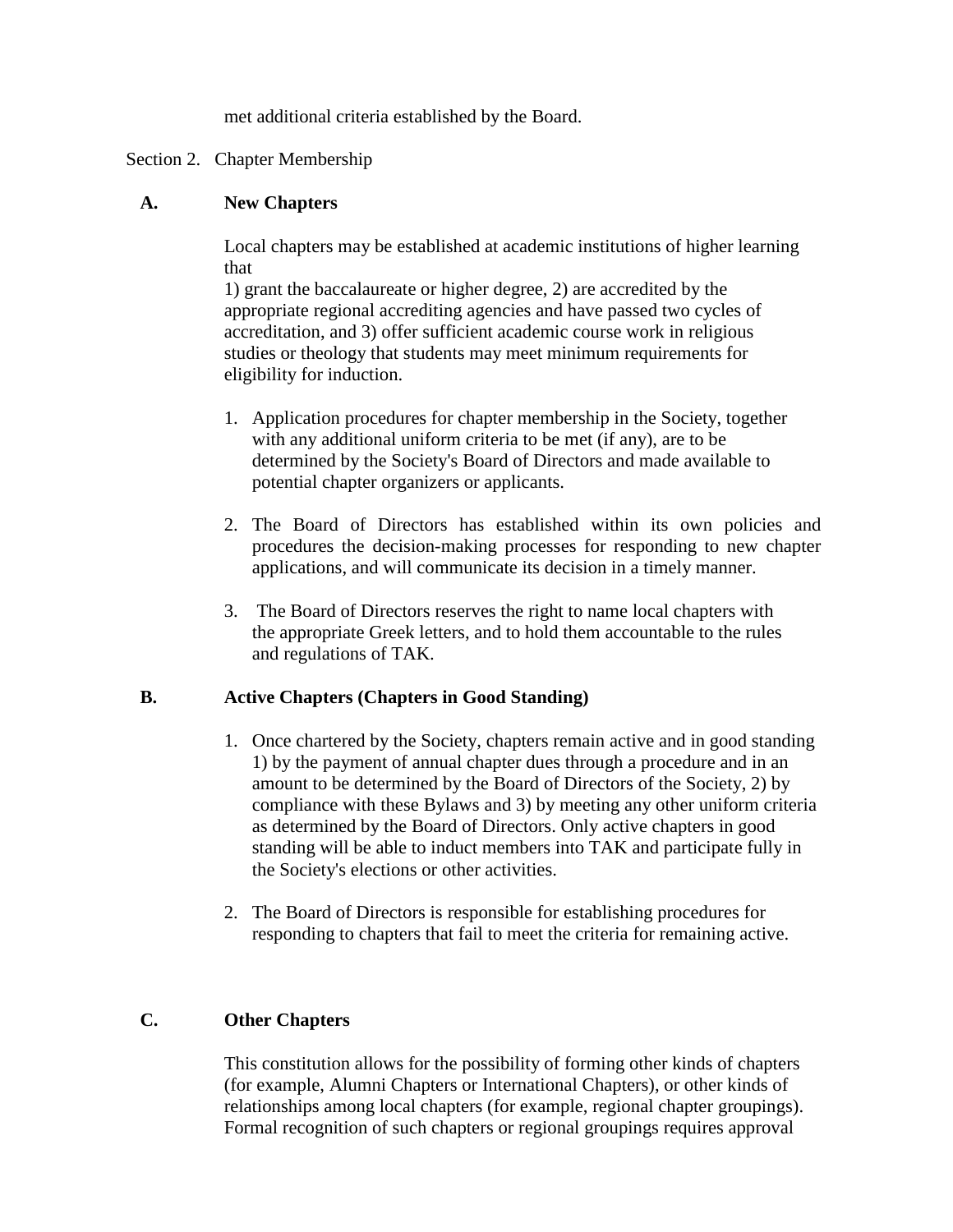by the Board of Directors.

# **ARTICLE IV Local Chapter Organization and Responsibilities**

# **Section 1. Responsibilities**

- A. Local chapters must operate in such a way as to promote the general purposes of this Society as outlined in Article II, with special reference to inducting qualified individual members and encouraging scholarly excellence among the students of these academic disciplines.
- B. Local chapters will abide by the provisions of this Constitution. Each chapter shall have full charge of its own activities within the limits of this (national) Constitution.
- C. Local chapters may establish any pattern of annual meetings and activities as meets their needs. Induction ceremonies may be created at the discretion of the local chapter, and the Society has a model ceremony that may be used or adapted.
- D. Local chapters are expected to stay in regular communication with the Society by responding to Society-sponsored requests including (but not limited to) the following: payment of chapter dues, submission of news about chapter activities for *JTAK*, nominations for Board positions or Boardsponsored awards, votes when called for, submission of student scholarly work in competition for publication in the Society's journal, and for conveying information about occasional prizes or awards.

# **Section 2. Organization**

### **A. Chapter Leadership**

Local chapters may elect student leadership or officers, as desired.

# **B. Chapter Representative**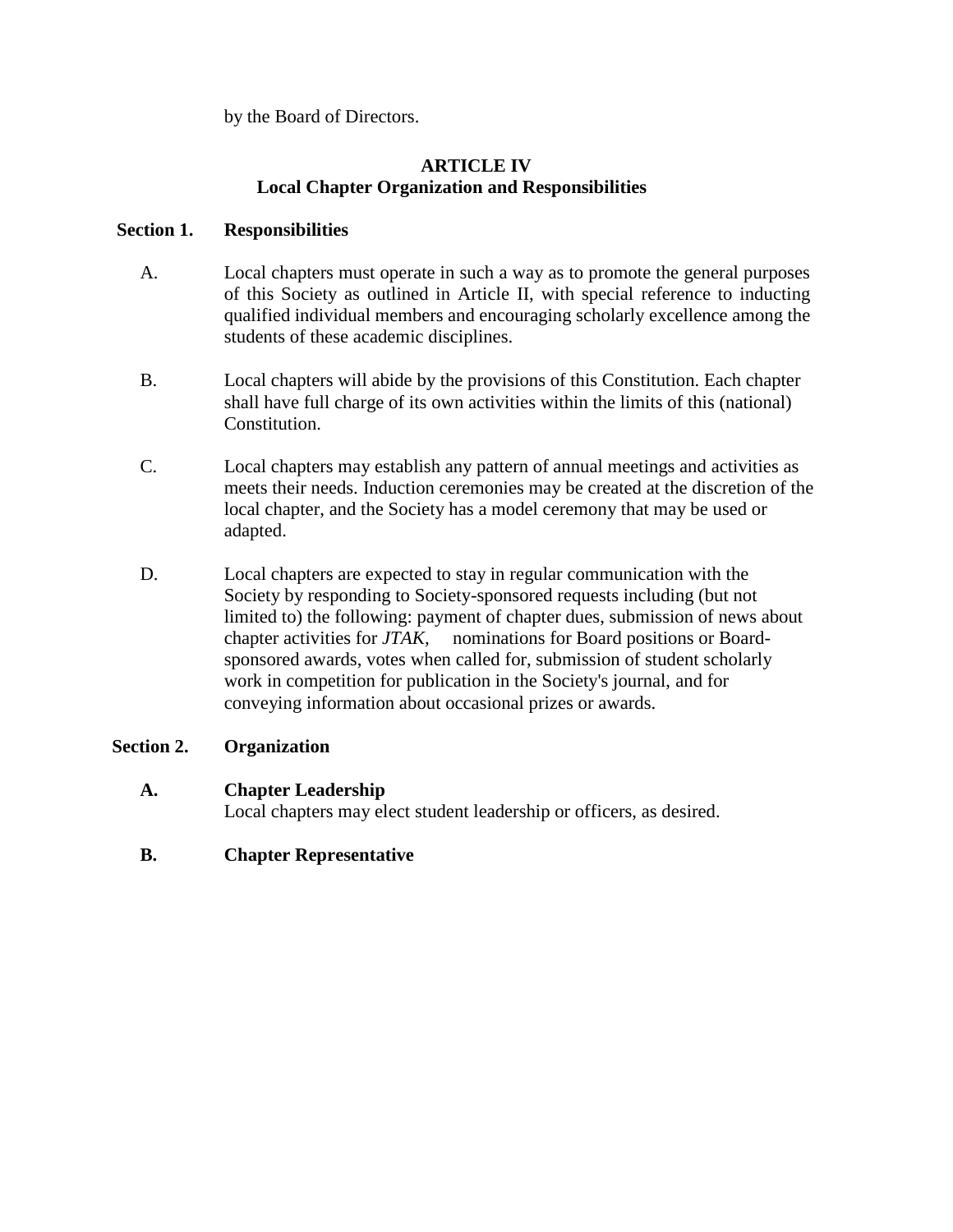1. Local chapters, departmental faculty, or chairs shall appoint or elect a faculty person as a chapter representative in a manner and for a term of their own choosing. The chapter representative should be a member of the Society.

The function of the chapter representative is to 1) be the primary contact person between the local chapter and the Society, 2) when possible represent the chapter at the Society's Annual Meeting, and 3) represent the chapter in voting processes calling for a chapter vote on a Society matter.

### **C. General Operations/Organization**

Any other organizational features—including but not limited to the creation of Standing Committees, the establishing of chapter induction fees or annual dues, and the promotion of relationships with alumni members—shall be at the discretion of the chapter.

#### **ARTICLE V National Board of Directors**

#### **Section 1. Membership**

#### **A. Number**

The number of directors on the Board shall typically be eight, with proviso for a ninth member. (See V.1.D.1 below.) However, the Board may, at its own discretion, either increase the size of the Board to as many as twelve members or decrease the size to as few as six members (including ex officio members).

#### **B. Officers**

The national officers shall be President, Vice President, Secretary, and Treasurer. These officers shall perform the duties prescribed by this constitution and by the parliamentary authority adopted by the Society. The President shall be responsible for planning, convening, and presiding over all meetings of the Board, the Executive Committee, and the Annual Meeting. The Vice President shall 1) take over the duties of the President when that person is absent, 2) act as the Board's primary liaison to new and continuing chapters, and 3) serve in such other capacities as determined by the Board. The Secretary shall provide 1) minutes for meetings of the Board, the Executive Committee, and the Annual Meeting, 2) general correspondence, and 3) address-list and archival services for matters and materials relevant to the Society and its chapters. The Treasurer shall 1) keep account of all financial assets and debits of the Society and pay all bills as appropriate, 2) receive and handle all dues collected, and 3) make an annual report to the Board and the membership concerning the fiscal status of the

Society. (If, as allowed in V.1.D.1 below, an Executive Secretary position is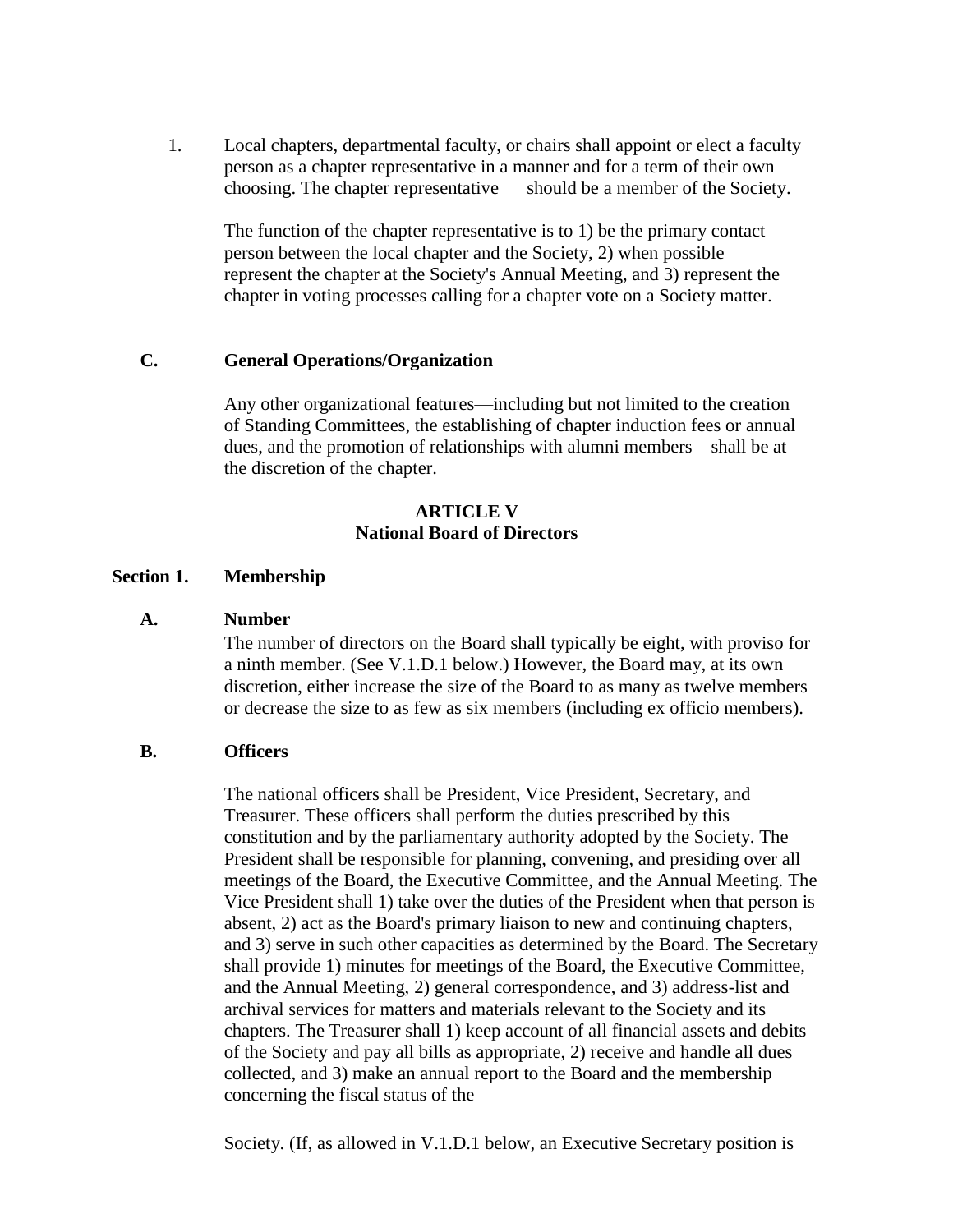created, certain routine functions of these officers would, at the discretion of the Board, be transferred to that position. Similarly at the discretion of the Board, certain officers' duties not demanded by parliamentary authority may be reassigned to other officers or members of the Board.)

## **C. At-Large Members**

With exceptions noted above as to the size of the Board  $(V, 1.A)$ , typically four additional, at-large directors shall be elected in a manner, and for terms, as indicated below. These directors shall be full voting members and should be nominated and elected with some attention to representing the diversity of the chapters, their institutions, and individual members of the Society. This diversity includes, but is not limited to, institutional size (by student enrollment), location (by regional areas), and type (by private, public, professional); types of individual members (by gender, race, etc.); and the nature of the chapters (by size or location).

### **D. Ex-Officio Members**

- 1. There shall be one ex-officio director, with provision for a second at the discretion of the Board. The one is the editor of *The Journal of Theta Alpha Kappa*. The second, if the Board should so determine, shall be an Executive Secretary whose duties would include many of the current day-to-day operations of the Society.
- 2. The editor shall (and the Executive Secretary would) be appointed by the Board to a five-year term, renewable upon review by the Board.
- 3. Ex-officio directors shall serve on the Board with voice but without vote except as otherwise noted below.

### **Section 2. Election and Terms of Office**

### **A. Qualifications**

All candidates for elected (non ex-officio) directorships on the Board must be members of the Society, and should be nominated and elected with some attention to representing the diversity indicated in V.1.C above. There may be no more than one current elected member from any single institution.

### **B. Nominations**

The Board will solicit nominations to fill director positions from individual members and from active chapters, the latter through the Chapter Representative. Such solicitations will be made in a timely manner so that the Board's Nominating

Committee has time to receive and review nominations, and to formulate a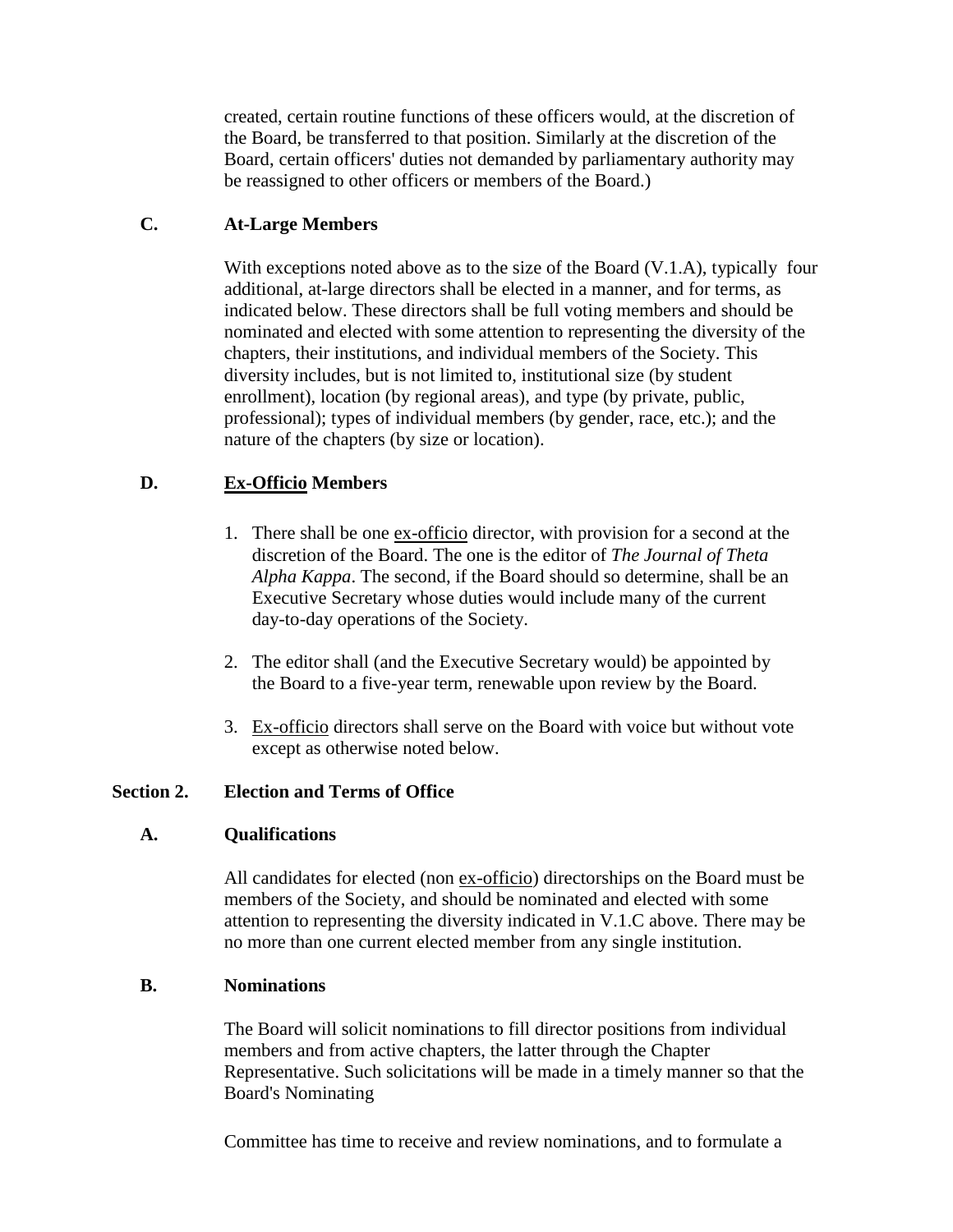recommendation to bring to the Annual Meeting for a vote. Notification of the Nominating Committee's recommendations will be sent out with the announcement of the Annual Meeting's agenda. All recommendations must be approved by the Board.

### **C. Election to the Board**

All elected directors are chosen by a majority vote of individual members at a duly convened and constituted Annual Meeting of the Society. Proxy votes may be submitted to the Nominating Committee prior to the Meeting and will be cast along with the votes of qualified voters present. Election will be by a simple majority of all votes cast. It will be the duty of the Nominating Committee to recommend a slate of directors to this meeting—whether as single or multiple candidates for any given position to be filled.

# **D. Terms of Office**

1. All elected directors shall serve terms of three years or until their successor's terms begin.

No director shall hold more than one office at a time, and no director shall be eligible for more than two successive terms in the same office. A director having served more than half a term shall be deemed to have served a term.

- 2. These terms shall be initially implemented (beginning 7/1/07) in such a way that, in any subsequent three-year period the following director groupings will come up for election in the first, second, and third year respectively: 1) the President and at least one at-large director; 2) the Vice President, the Secretary, and at least one at-large director; and 3) the Treasurer and at least one at-large director.
- 3 Terms of office will begin on the following July 1. The Board of Directors may, at its discretion, change this date to better accord with any changes in the timing of the Annual Meeting.
- 4 The Board of Directors may, at its own discretion, appoint an interim officer or director to serve out the regular term of any vacant officer or director position.

### **E. Quorum/Voting**

Five directors of the Board, including at least four elected directors, shall constitute a quorum. Assuming a quorum, measures will pass by a majority vote of those voting directors present and voting. This quorum shall be increased or decreased accordingly if the Board is expanded or contracted.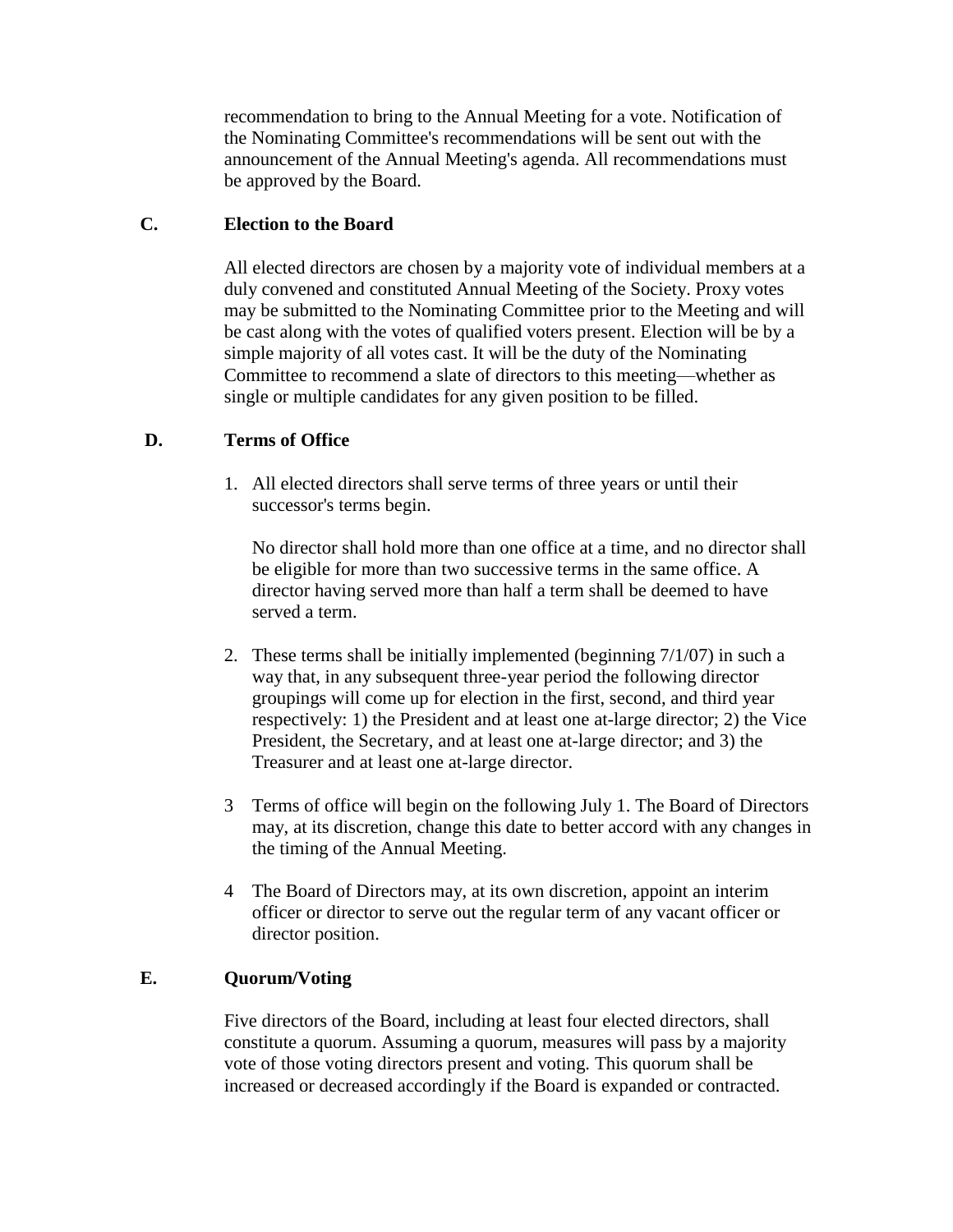### **Section 3. Organization**

### **A. Executive Committee**

- 1. The four officers, together with the ex-officio director(s), shall constitute the Executive Committee.
- 2. The function of the Executive Committee is, when empowered by the Board of Directors to do so, to meet (in person or otherwise) and bring recommendations to the Board concerning Society operations. Three members of the Executive committee, at least two of whom must be elected directors, will constitute a quorum. (Ex-officio members of the board may serve on this Committee with a vote.) All actions of this Committee are subject to the review of the Board.

### **B. Nominating Committee**

- 1. The Nominating Committee shall be made up of four people; at least two of these four must be current directors of the Board. (Ex-officio directors of the Board, if appointed to this Committee, will be voting members of the Committee.)
- 2. The Board shall appoint the members of this Committee and determine the length of any particular person's term on it. The Committee shall organize itself as it sees fit in the pursuit of its duties.
- 3. The Committee's primary task will be to oversee and facilitate the nomination and election or appointment process by which positions on the Board are filled. This includes not only the officers and at-large directors (by election at the Annual Meeting), but the ex-officio director(s) as well (by Board appointment).
	- a. In the case of elections, this Committee shall ensure that the timely solicitation of nominations occurs, that nominees are credentialed as relates to the qualifications articulated in this Constitution, that slate(s) of candidates are announced in a timely manner before the Annual Meeting (with one or more persons being recommended for any given position), and that proper voting procedures are followed.
	- b. In the case of appointments, this Committee shall ensure that there is a timely review of the ex-officio (appointed) director(s) of the Board, and that nominees for appointment are made available to the Board for its action.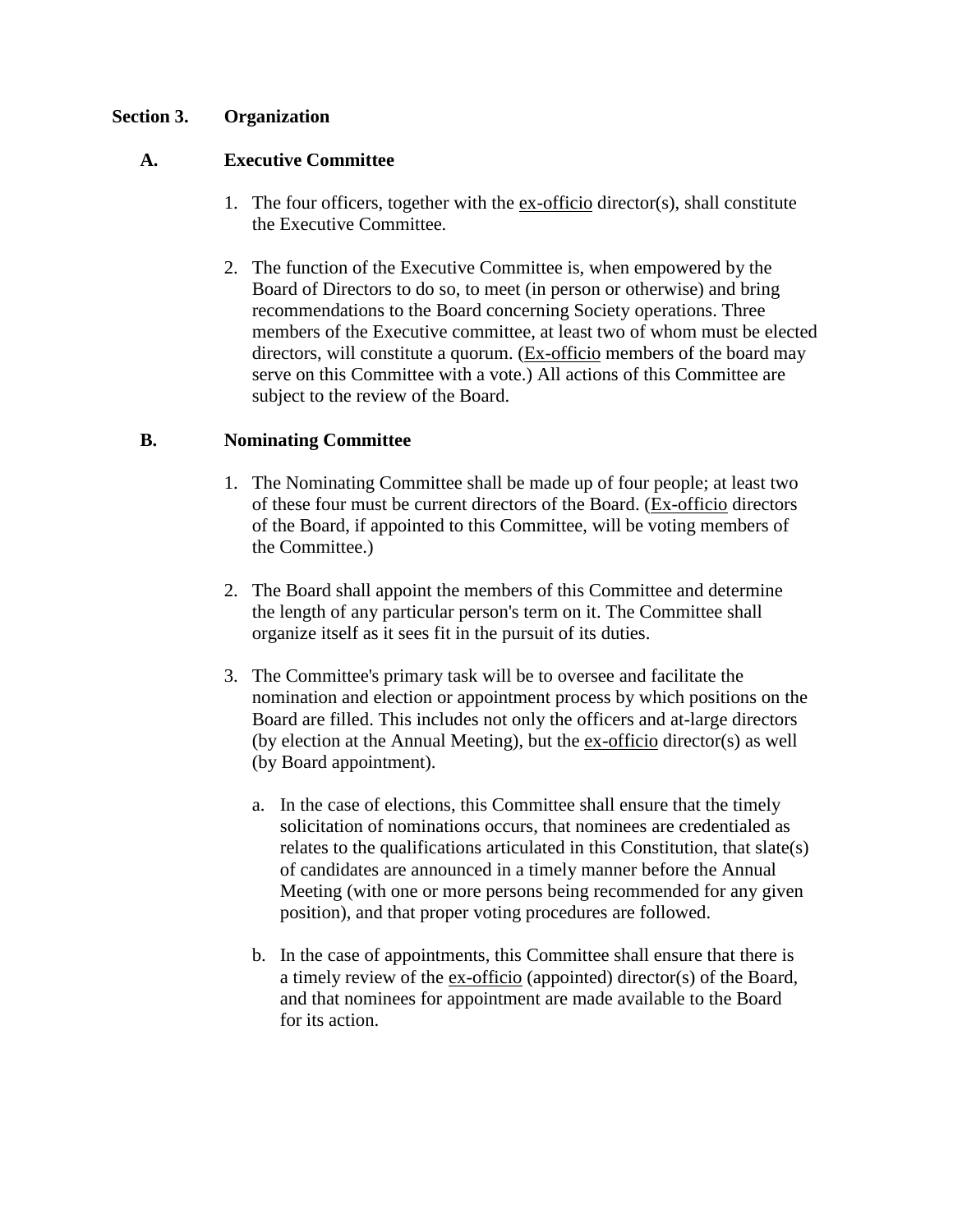4. All actions of this Committee are subject to the review and approval of the Board of Directors.

# **C. Other**

- 1. The Board may, at its own discretion, create other standing or special committees, and generally organize itself as it sees fit in the pursuit of its duties.
- 2 Any more detailed organizational structure shall be further elaborated and made public in separate documents approved by the Board.

# **Section 4. Functions**

- A. Except for matters left to the decision of the Annual Meeting or to a majority of local chapters (as dictated by this Constitution or Board action), the Board of Directors is empowered to run and supervise the Society, and to conduct the Society's business in a manner consistent with this Constitution. To clarify that business in greater detail, the Board shall establish, keep current, and disseminate a separate set of policies and procedures that is both consistent with this constitution and clear in communicating the details of the Society's (Board's) operations. Unless otherwise determined by the Board, such a policy and procedures statement is solely the province of the Board and not subject to broader membership approval.
- B. The Board shall meet at least twice a year, with one of those meetings being in conjunction with the Annual Meeting. At its discretion the Board may empower the Executive Committee to meet in its stead for the second (or other) meeting(s). Any additional or special meetings of the Board may be called by the President, or shall be called by the President upon the written request of any three elected directors. Meetings of the Board or the Executive Committee by conference call or electronic communication (e.g. email) are allowed.

Reimbursement for travel expenses, in accordance with guidelines determined by the Board, may be paid to members of the Board for attending such meetings.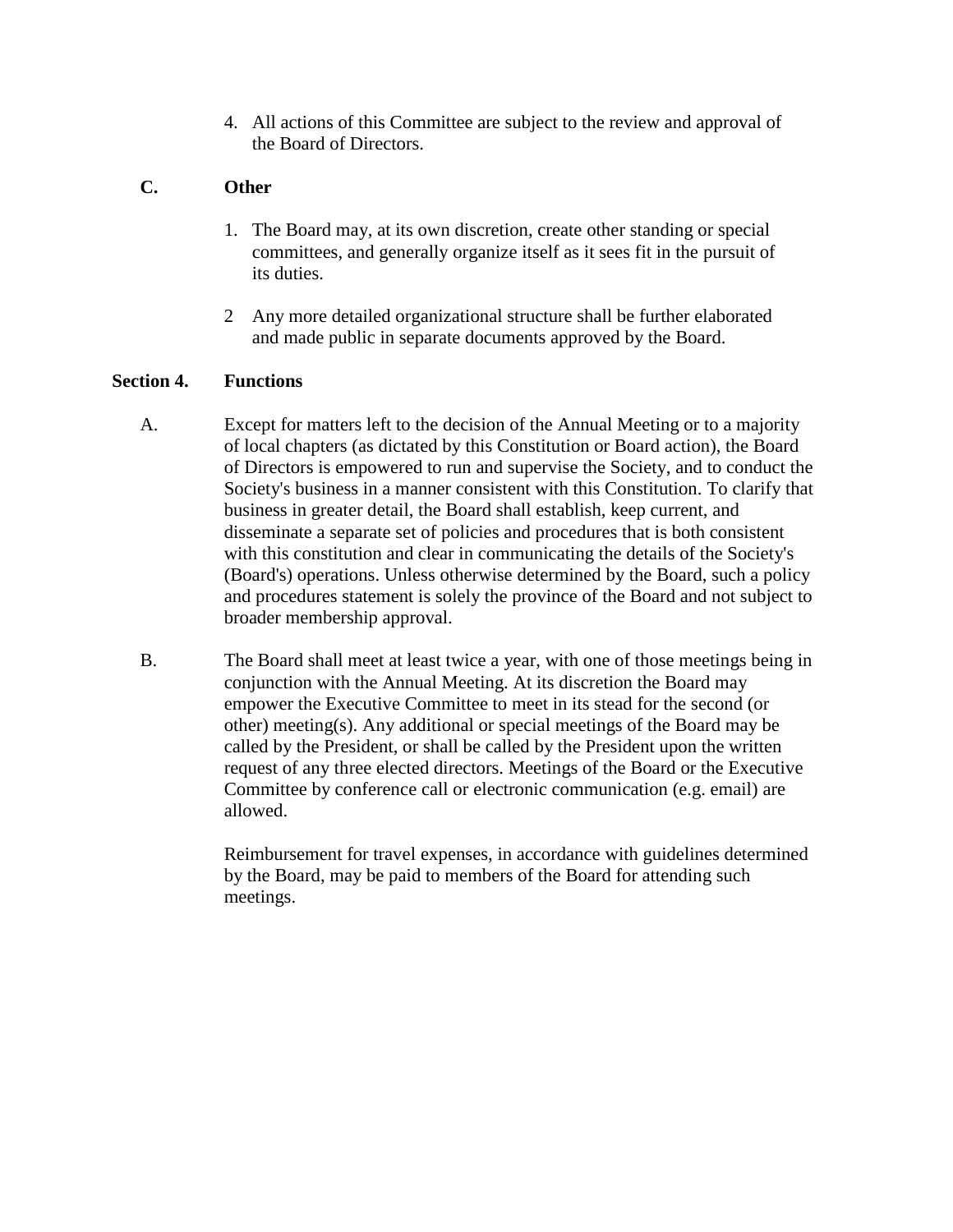# **ARTICLE VI The Annual Meeting**

### **Section 1. Convening**

- A. The Board of Directors, led by the President, shall plan, notify the membership and chapters about, and convene an Annual Meeting of the total membership (individuals and chapters) of the Society, normally to be held in conjunction with the national meetings of a cognate discipline (for example, the American Academy of Religion and/or Society of Biblical Literature). Notification of such a meeting shall take place at least one month prior to its taking place.
- B. This meeting shall be presided over by the President acting on behalf of the Board (see Article V, Section 1, B.) and following a pre-circulated agenda.

# **Section 2. Proper Business**

While all members and chapters may recommend to the Board prior to the Meeting that items of business be put on the agenda, it is expected (minimally) that the President will give a report of the Society's activities, the Secretary will provide approved minutes of the last Annual Meeting, the Treasurer will provide a report on the fiscal condition of the Society, and the Nominating Committee will make its recommendations concerning the election of appropriate Board members (with relevant election procedures to follow). Other items of business may be brought before this Meeting at the Board's discretion or by action of the membership at the Meeting.

### **Section 3. Voting**

### **A. Quorum**

Those individual members present at the Annual Meeting shall constitute a quorum.

### **B. Voting Rights**

- 1. Except where otherwise noted, a majority of those individual members present (including any previously submitted votes as noted above) shall be sufficient to reach decisions.
- 2. All Chapter Representatives present, or their designated alternates, will have one chapter vote in the event that a matter calling for a chapter vote comes before the Meeting.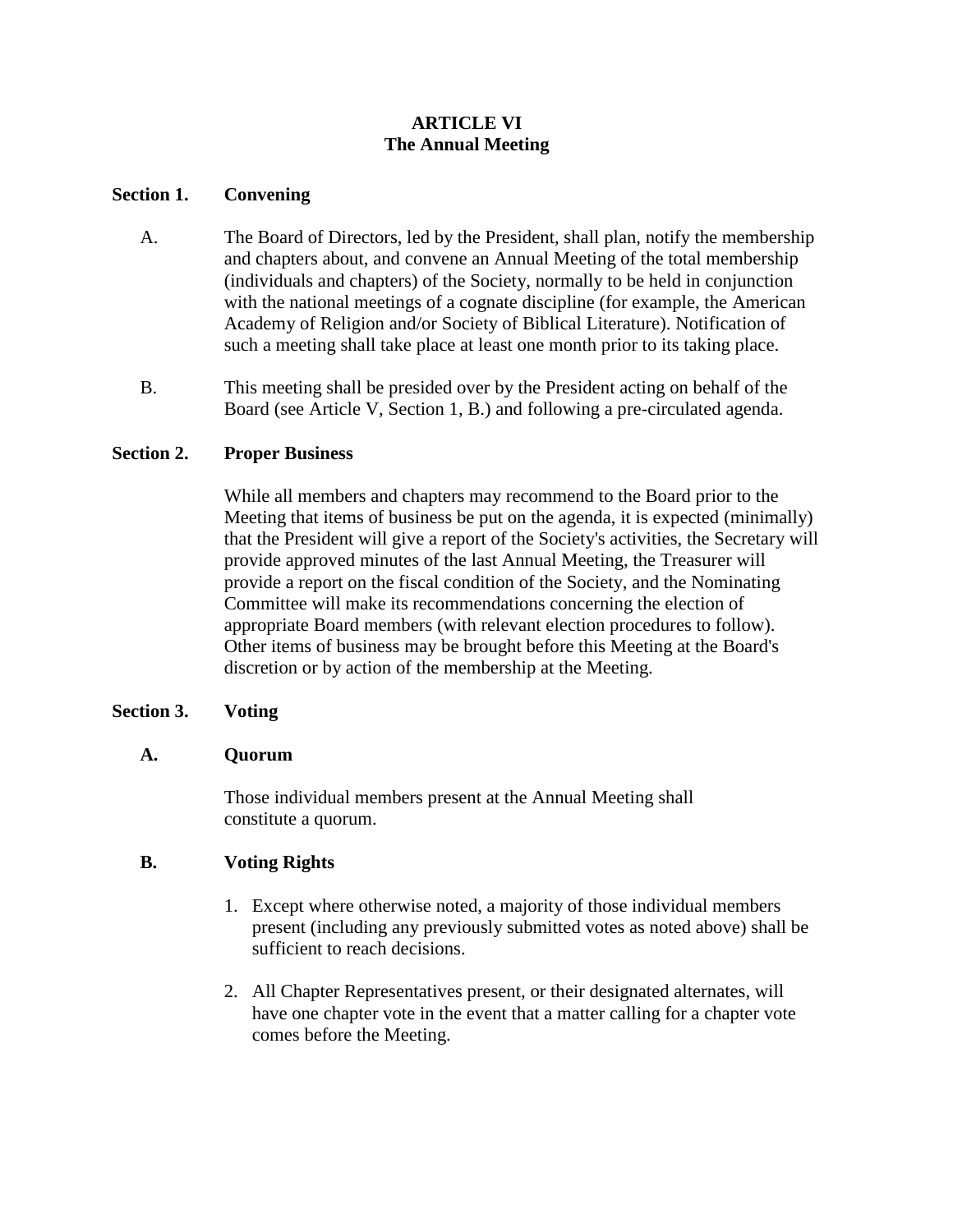### **ARTICLE VII Publications**

- **Section 1.** The official publication of the Society shall be called the *Journal of Theta Alpha Kappa*. It will be published and distributed regularly to selected (by Board action) individual members as 1) a refereed journal, 2) a journal publishing the work of students and other scholars of religious studies and theology, and 3) a communication link to the membership.
- **Section 2.** Additional publications may be authorized by the Board of Directors.

## **ARTICLE VIII National Finances**

#### **Section 1. Budget/Endowment**

An Endowment may be established, the earnings from which would be used, at the Board's discretion, for the encouragement and reward of excellence in student scholarship and for long-term professional support for the work of the society.

#### **Section 2. Fiscal Year**

The fiscal year of the Society shall be determined by the Board of Directors.

#### **Section 3. Dues/Fees**

The Board will establish both the policy and the procedures for collecting any individual or chapter dues—as well as charter or induction fees—and the amounts attendant to each. These policies, procedures and amounts will be published in separate documents approved by the Board.

#### **ARTICLE IX Parliamentary Authority**

The rules contained in the current edition of *Robert's Rules of Order Newly Revised* shall govern the Society in all cases to which they are applicable and in which they are not inconsistent with this Constitution and any special rules of order the Society may adopt.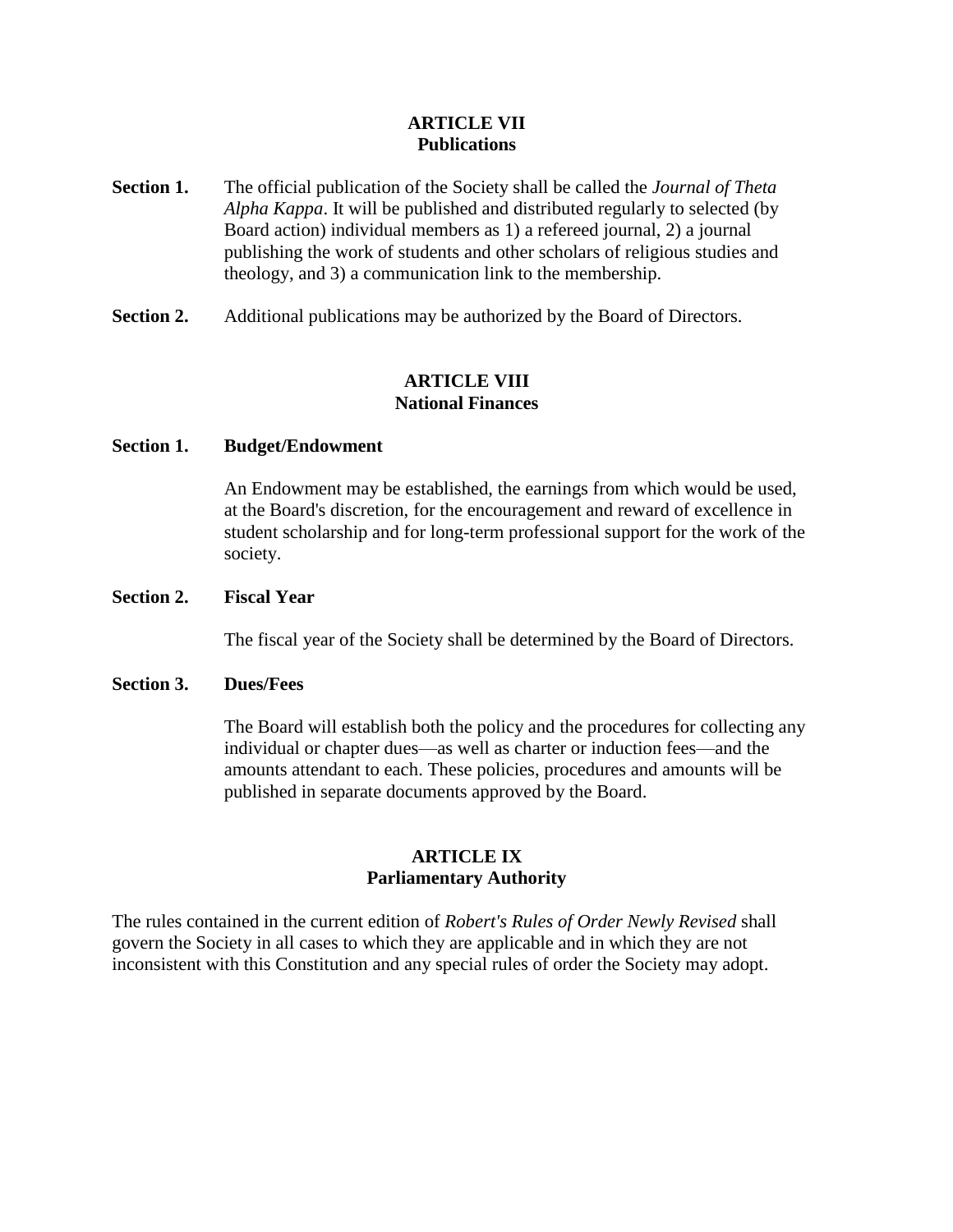### **ARTICLE X Corporate Offices**

While for purposes of its incorporation in the State of New York, the Society names Manhattan College (Riverdale, New York) as its official "corporate office" (and keeps archival records there as well), the location of the national (working) office of TAK shall be determined by the Board and may be moved from time to time.

### **ARTICLE XI Amendment of the Constitution**

This Constitution may be amended in any one of the following ways:

- **Section 1.** An amendment approved by the Board of Directors by majority vote may be adopted by the Annual Meeting by a two-thirds vote, provided that the amendment has been submitted in writing to the chapters at least thirty days before the meeting.
- **Section 2.** An amendment approved by the Board of Directors by a two-thirds vote may be adopted by the Annual Meeting by three-fourths vote without notice to chapters.
- **Section 3.** An amendment approved by the Board of Directors by a two-thirds vote may be submitted to the chapters by mail ballot to be acted upon by each chapter or representative thereof. Adoption shall be by a two-thirds vote of those chapters returning ballots by a date clearly specified on the mail ballot.
- **Section 4.** An amendment approved by the Board of Directors by a majority vote and by the Annual Meeting by a two-thirds vote without notice to chapters, may be submitted to the chapters by mail ballot to be acted upon by each chapter or representative thereof. Adoption shall be by a two-thirds vote of those chapters returning ballots by a date clearly specified on the mail ballot.

# **ARTICLE XII Indemnification**

The Corporation is authorized to purchase insurance for the indemnification of all directors and officers. No person who is now, or who later becomes, a director, officer, or member shall be personally liable for any covenants, stipulations, promises, agreements, and obligations of the Corporation, and no recourse under or upon any covenants, obligations, stipulations, promises, and agreements shall be had against any past, present, or future director, officer, or member, and any and all creditors of the Corporation shall look only to the assets of the Corporation for payment.